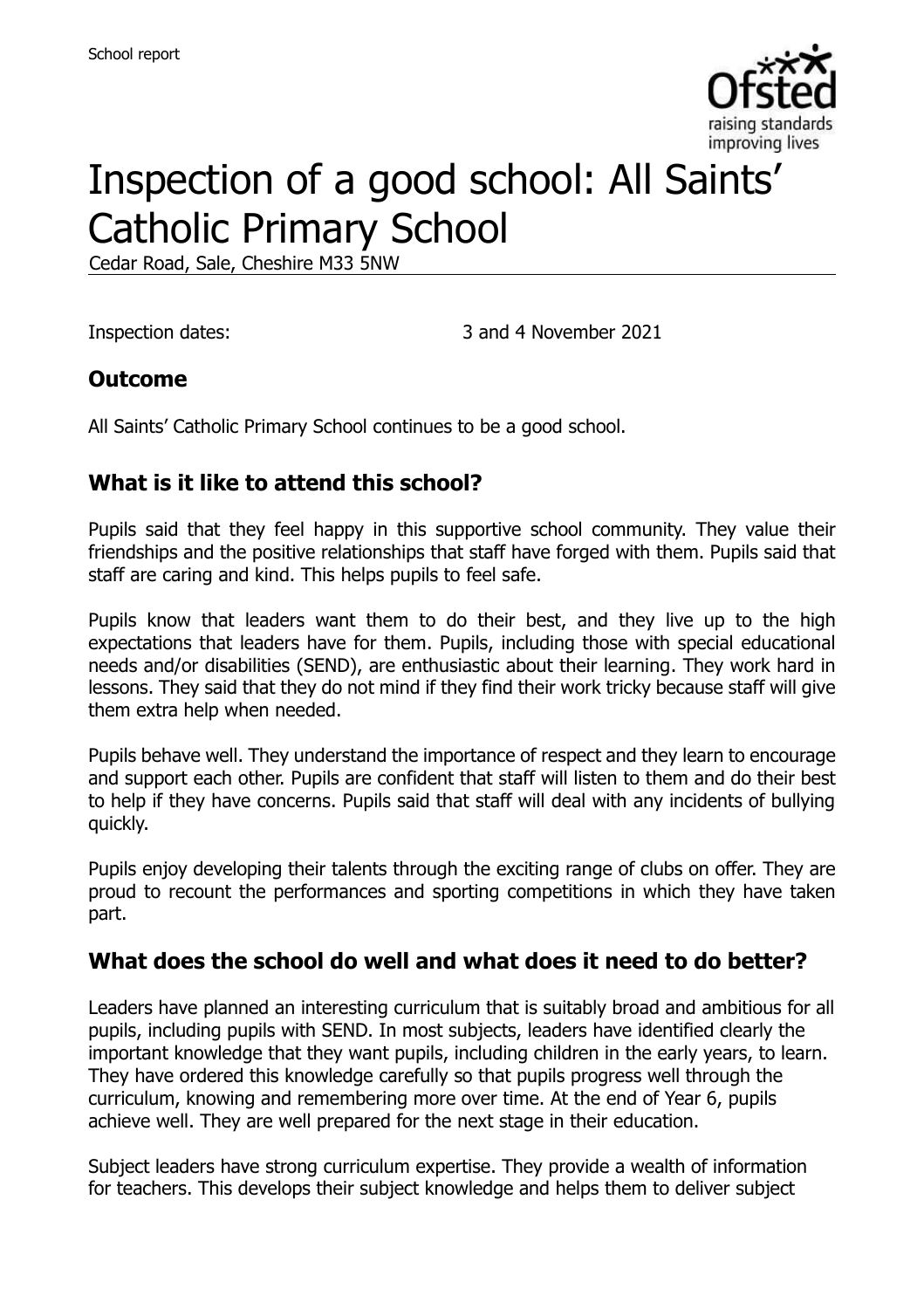

curriculums effectively. Pupils are enthusiastic about their work and take pride in deepening their understanding of important themes, such as chronology in history. However, on occasion, some information that subject leaders provide for teachers does not outline clearly enough the essential building blocks that pupils should gain through their learning.

Teachers understand how to support pupils, including those with SEND, to remember earlier learning. Pupils have regular opportunities to reinforce and secure their understanding of previous learning before new concepts are introduced. For example, in the early years, children are encouraged to revisit and use correct mathematical vocabulary. This vocabulary is modelled accurately and clearly by well-trained teachers and teaching assistants.

Leaders have ensured that the plans for the early reading curriculum set out clearly what they want pupils to learn and by when. Children in the early years learn sounds and letters as soon as they begin in the Reception class. Teachers keep a close check on how well pupils, including children in the early years, are doing. Staff provide additional support so that those pupils who fall behind in reading can catch up quickly. Pupils practise their reading regularly with books that are well-matched to the sounds that they know. Almost all pupils gain fluency and confidence in reading by the end of Year 2. Through their study of suitable texts, older pupils have plenty of opportunities to develop strong comprehension skills. Leaders have recently reorganised the school library and have purchased a wide selection of high-quality books for pupils to enjoy reading independently.

Leaders ensure that the needs of pupils with SEND are identified early. This group of pupils benefit from appropriate support to access the curriculum and achieve well.

Lessons are rarely disrupted by poor behaviour. Even so, leaders have developed additional strategies to support pupils with their emotional well-being. Parents and carers value the help that their children receive.

Leaders ensure that pupils understand the world beyond their local community and are well prepared for life in modern Britain. Pupils learn about equality and diversity through all aspects of school life. For example, they were keen to discuss their recent learning about the composer, Samuel Coleridge-Taylor, who they had studied recently as an inspirational figure. Pupils are keen to take on a range of responsibilities through the school's 'leader in me' scheme. Through this scheme, they learn that they can make a positive difference to their school and community, for instance by supporting a charity for the homeless.

Governors are proud to be members of the school community. They speak highly of the school values and the positive, ambitious and supportive culture that school leaders have created. After a period of time when their focus was centred on the school's response to the COVID-19 pandemic, they have once again renewed their focus on leaders' development of the curriculum.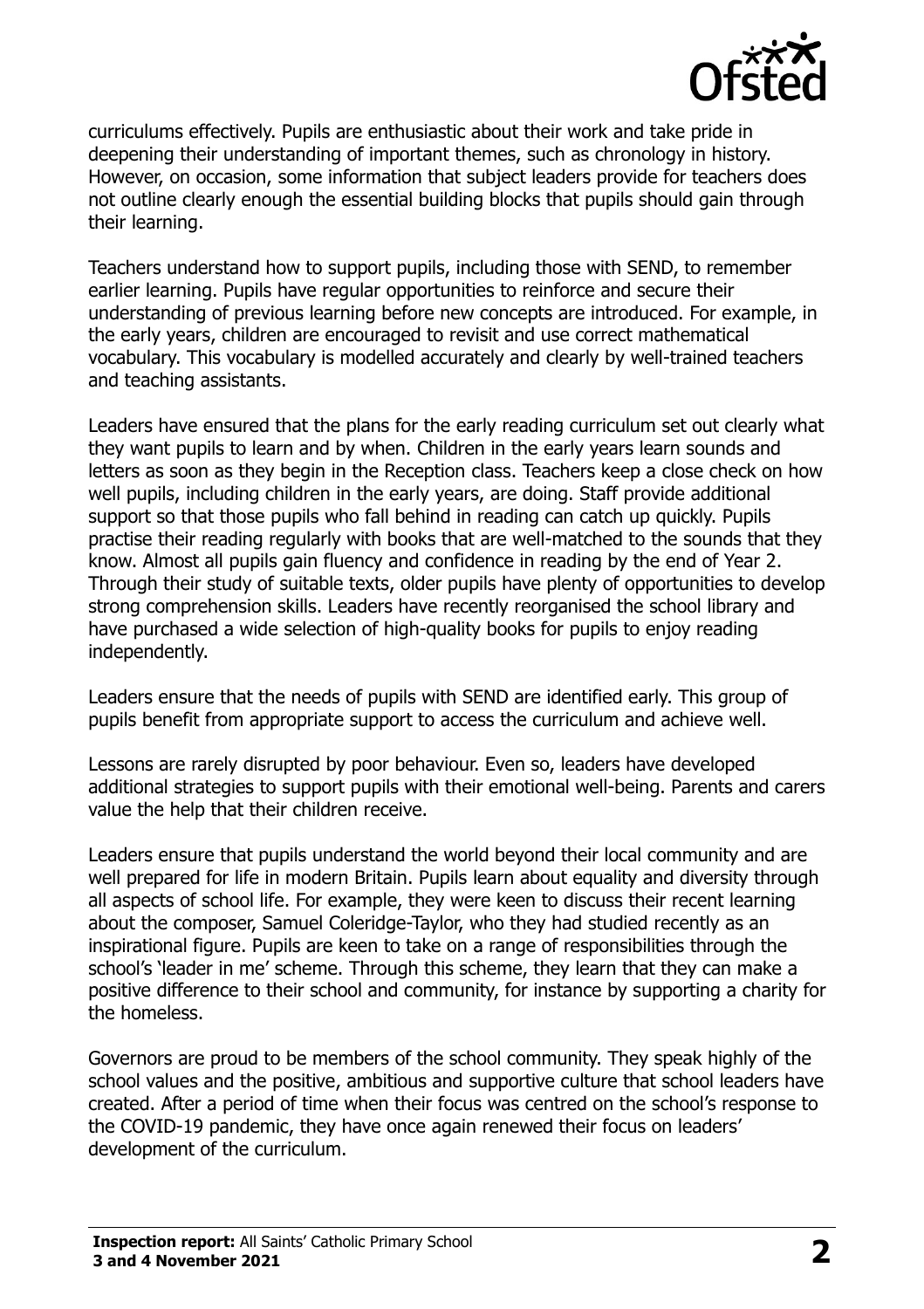

Staff appreciate that leaders are approachable and considerate of their workload and wellbeing. They are proud to work at the school.

# **Safeguarding**

The arrangements for safeguarding are effective.

Leaders have ensured that staff receive regular safeguarding training, including on issues relating to peer-on-peer abuse. This ensures that staff can spot potential signs that indicate a pupil could be at risk or suffering from harm.

Leaders work closely with outside agencies to ensure that vulnerable pupils benefit from appropriate support. Staff also work together with families to provide advice and to signpost them to sources of additional help when needed.

Pupils have many opportunities to learn how to keep themselves safe, including road safety, 'bikeability' training and how to stay safe online.

# **What does the school need to do to improve?**

# **(Information for the school and appropriate authority)**

■ In a small number of subjects, some of the information that subject leaders provide for teachers does not outline clearly enough the essential knowledge that pupils should learn. From time to time, this hinders some teachers in designing learning that supports pupils to remember the intended curriculum. Leaders should ensure that, across subjects, curriculum plans from the early years to Year 6 specify the building blocks that pupils should learn.

# **Background**

When we have judged a school to be good, we will then normally go into the school about once every four years to confirm that the school remains good. This is called a section 8 inspection of a good or outstanding school, because it is carried out under section 8 of the Education Act 2005. We do not give graded judgements on a section 8 inspection. However, if we find evidence that a school would now receive a higher or lower grade, then the next inspection will be a section 5 inspection. Usually this is within one to two years of the date of the section 8 inspection. If we have serious concerns about safeguarding, behaviour or the quality of education, we will deem the section 8 inspection as a section 5 inspection immediately.

This is the first section 8 inspection since we judged the school to be good in November 2016.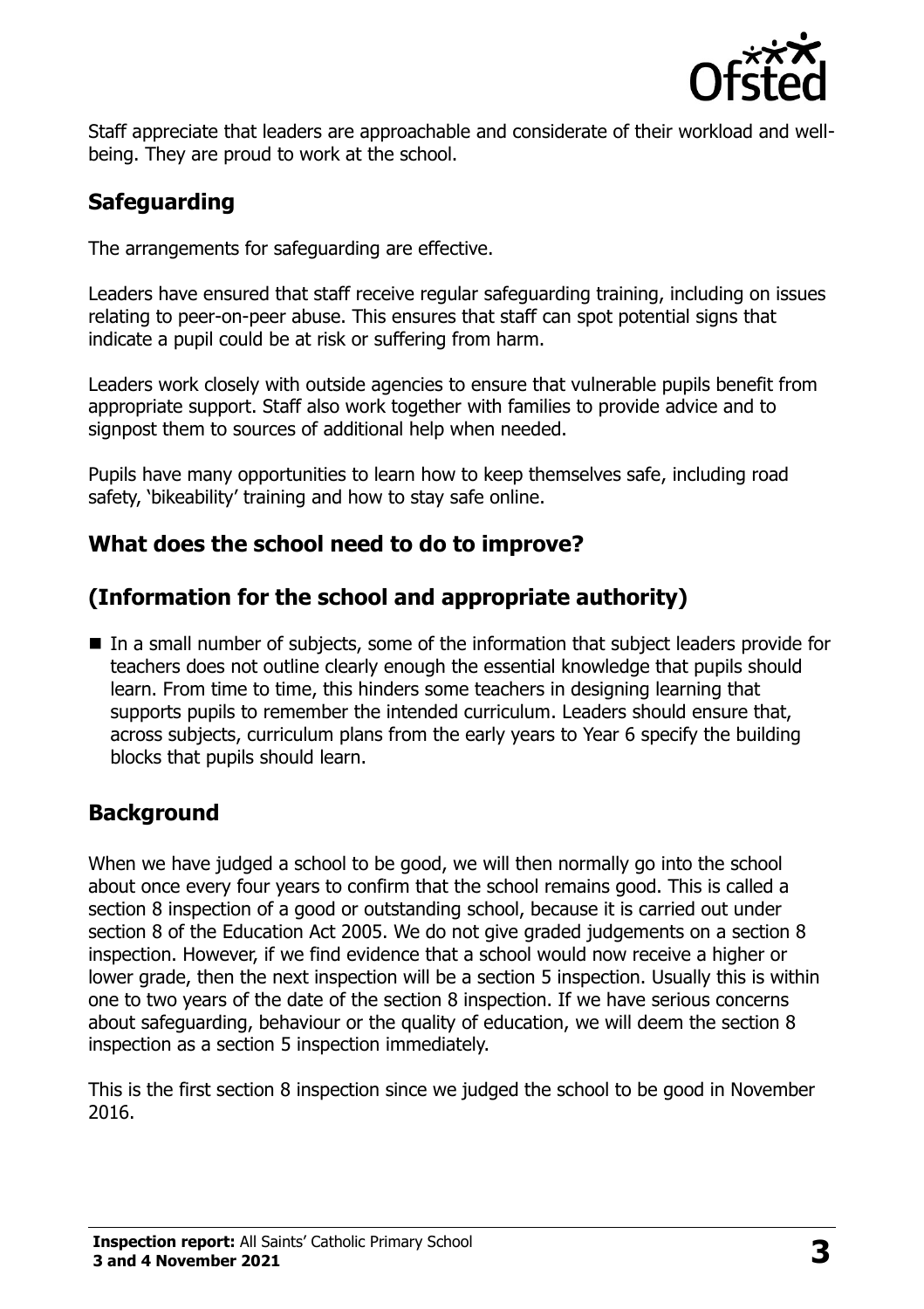

#### **How can I feed back my views?**

You can use [Ofsted Parent View](https://parentview.ofsted.gov.uk/) to give Ofsted your opinion on your child's school, or to find out what other parents and carers think. We use information from Ofsted Parent View when deciding which schools to inspect, when to inspect them and as part of their inspection.

The Department for Education has further quidance on how to complain about a school.

If you are the school and you are not happy with the inspection or the report, you can [complain to Ofsted.](https://www.gov.uk/complain-ofsted-report)

#### **Further information**

You can search for [published performance information](http://www.compare-school-performance.service.gov.uk/) about the school.

In the report, '[disadvantaged pupils](http://www.gov.uk/guidance/pupil-premium-information-for-schools-and-alternative-provision-settings)' refers to those pupils who attract government pupil premium funding: pupils claiming free school meals at any point in the last six years and pupils in care or who left care through adoption or another formal route.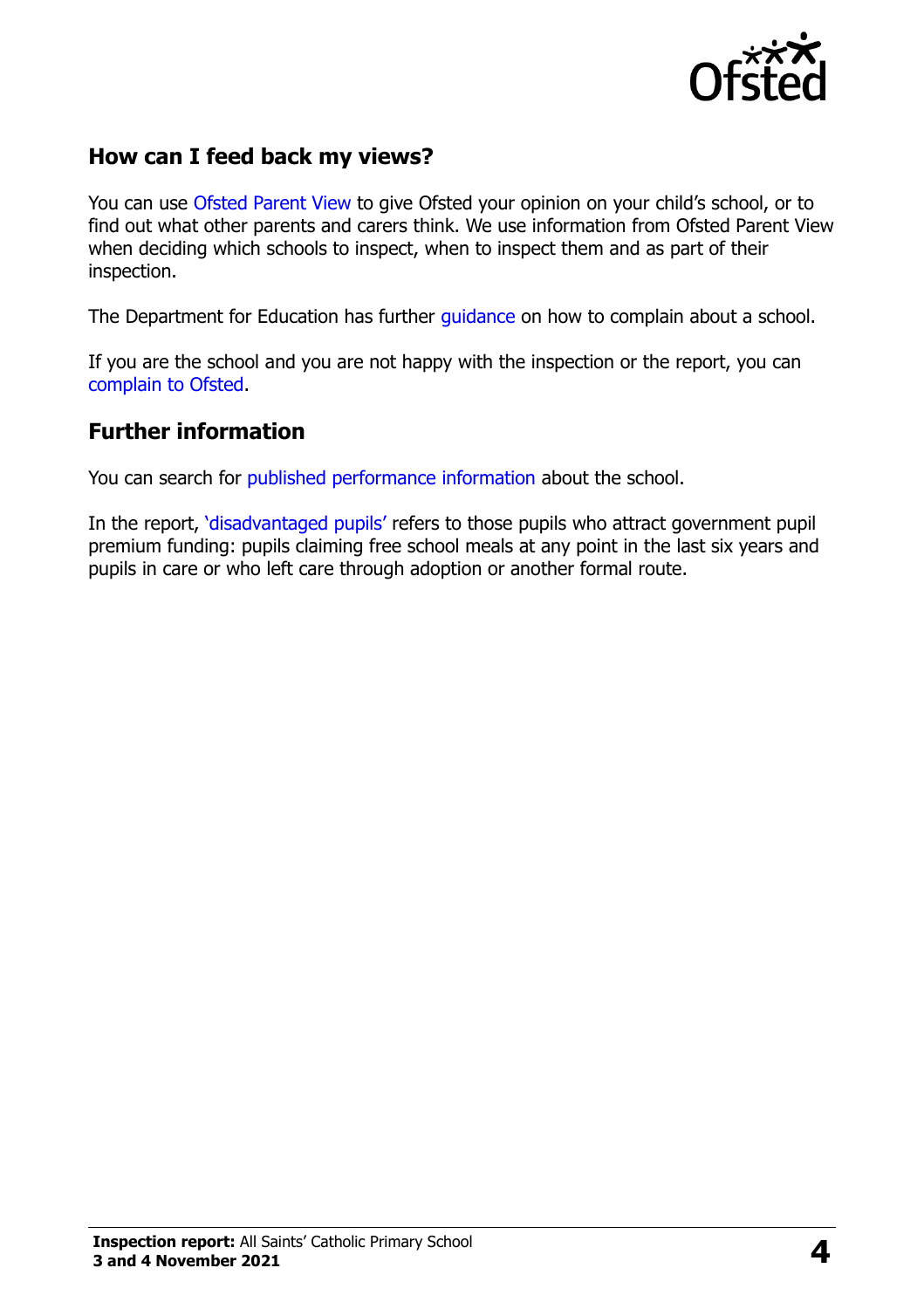

# **School details**

| Unique reference number             | 106347                                                              |
|-------------------------------------|---------------------------------------------------------------------|
| <b>Local authority</b>              | <b>Trafford</b>                                                     |
| <b>Inspection number</b>            | 10204420                                                            |
| <b>Type of school</b>               | Primary                                                             |
| <b>School category</b>              | Voluntary aided                                                     |
| Age range of pupils                 | 3 to 11                                                             |
| <b>Gender of pupils</b>             | Mixed                                                               |
| Number of pupils on the school roll | 235                                                                 |
| <b>Appropriate authority</b>        | The governing body                                                  |
| <b>Chair of governing body</b>      | <b>Graham Perkins</b>                                               |
| <b>Headteacher</b>                  | Anita Fagan                                                         |
| Website                             | www.allsaints.trafford.sch.uk                                       |
| Dates of previous inspection        | 2 and 3 November 2016, under section 5 of<br>the Education Act 2005 |

# **Information about this school**

- All Saints' Catholic Primary School is a voluntary-aided school. It is part of the Archdiocese of Shrewsbury. The last section 48 inspection took place in July 2019.
- The school does not make use of any alternative provision.

#### **Information about this inspection**

- This is the first routine inspection that the school has received since the COVID-19 pandemic began. The inspector discussed the impact of the pandemic with school leaders and has taken this into account in their evaluation.
- The inspector spoke with the headteacher, deputy headteacher and other members of staff. They also spoke with pupils about their work and their school. The inspector met with members of the governing body and had a telephone discussion with a representative of the local authority and with a representative of the Archdiocese of Shrewsbury.
- The inspector reviewed a range of documentation about safeguarding, including the employment checks undertaken when staff are appointed.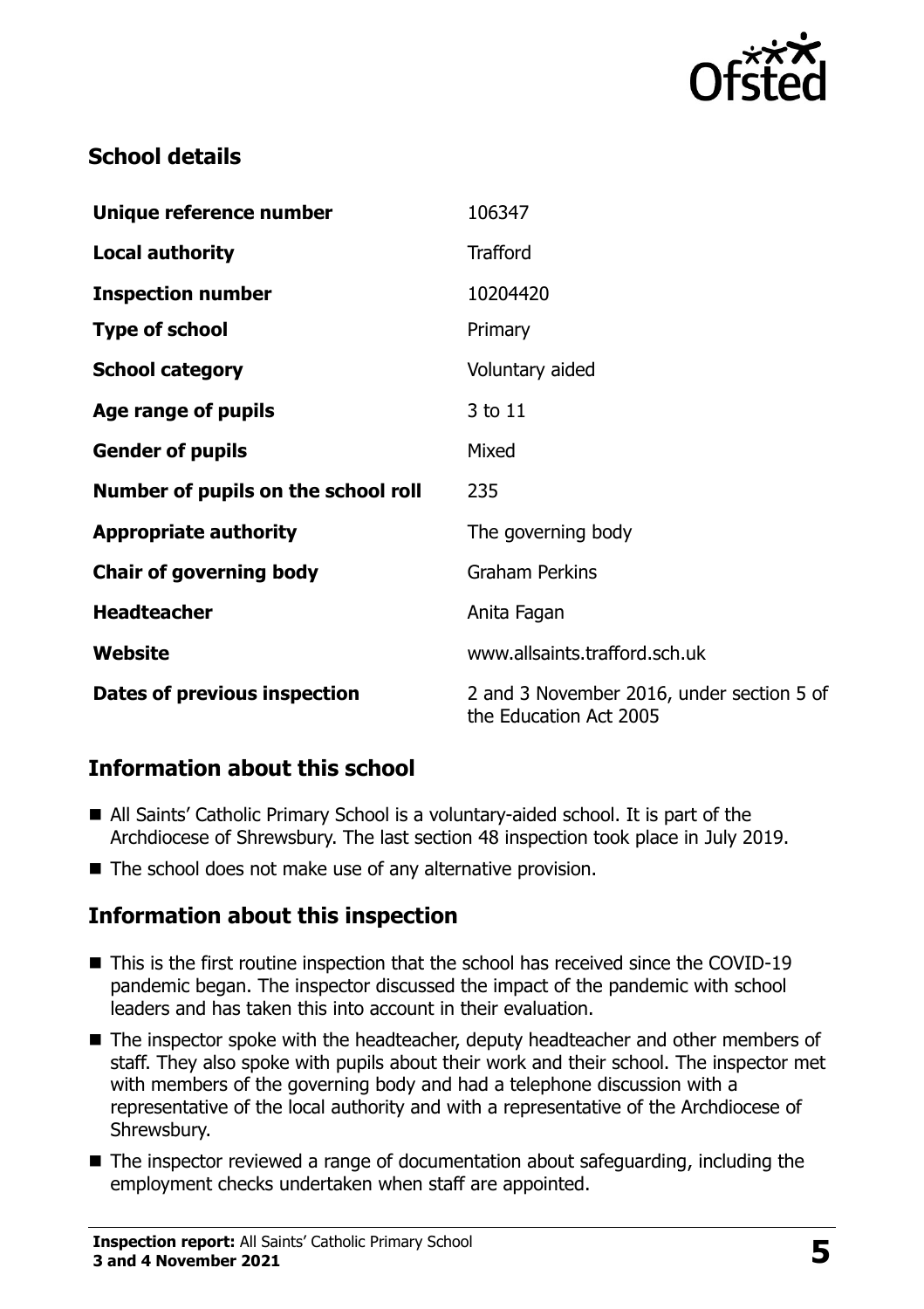

- The inspector considered the responses to Ofsted's online survey, Parent View. The inspector also considered responses to Ofsted's online survey for staff and responses from Ofsted's online pupils' survey.
- The inspector carried out deep dives into early reading, history and mathematics. This involved discussions with subject leaders, teachers and pupils, visits to lessons, reviewing pupils' work and the curriculum plans and listening to pupils read.

#### **Inspection team**

Janette Walker, lead inspector **Her Majesty's Inspector**